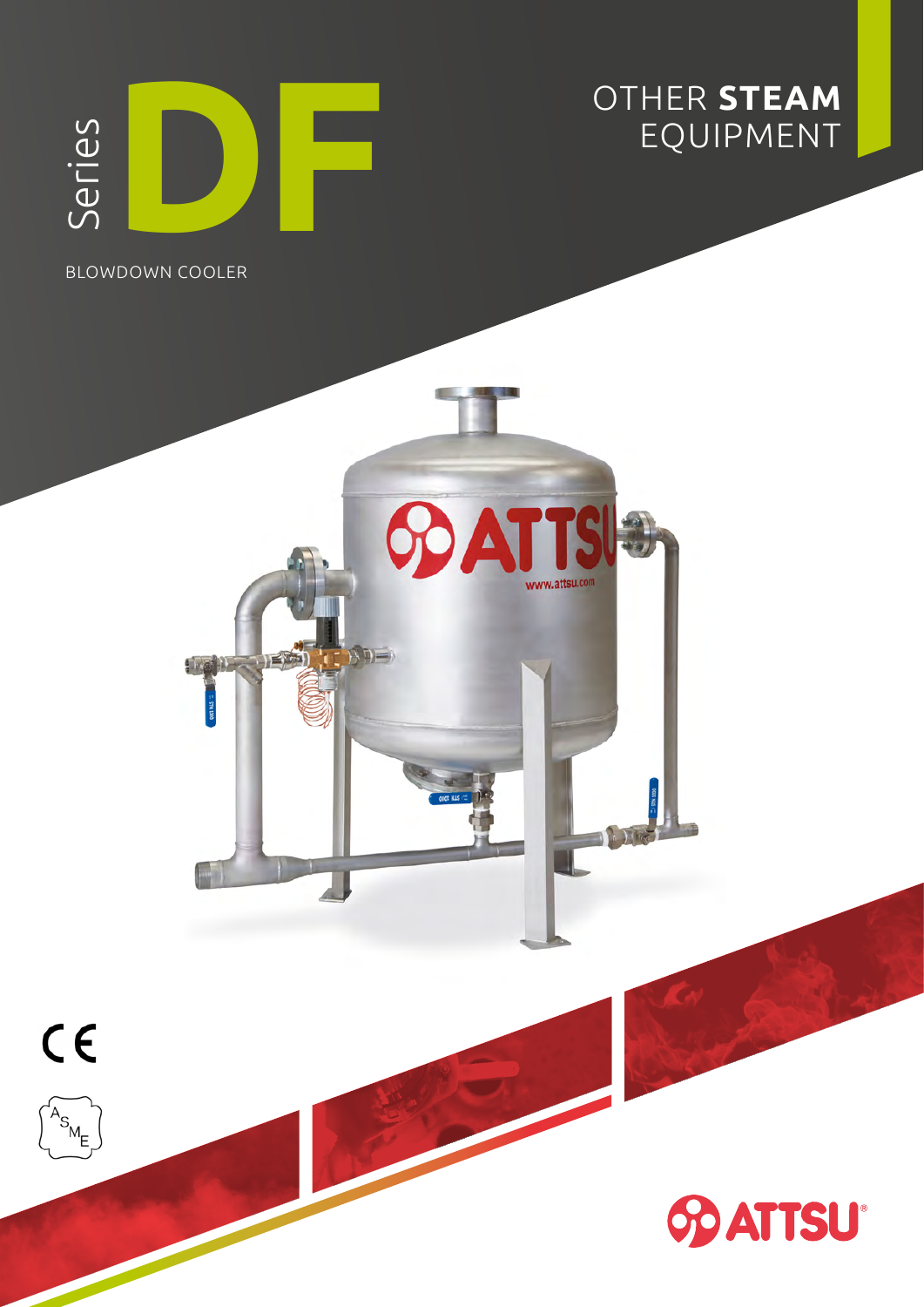**DF**

### **BLOWDOWN COOLER**



DF-1

Series



200 liters

This separates, cools and independently evacuates blowdown water and flash steam.

(Agro-food industry)



Compact blowdown cooler designed for any boiler and steam installation.

### **GREAT NUMBER OF AVAILABLE OPTIONALS**

These improve **performance**, **efficiency** and blowdown cooler **operation**.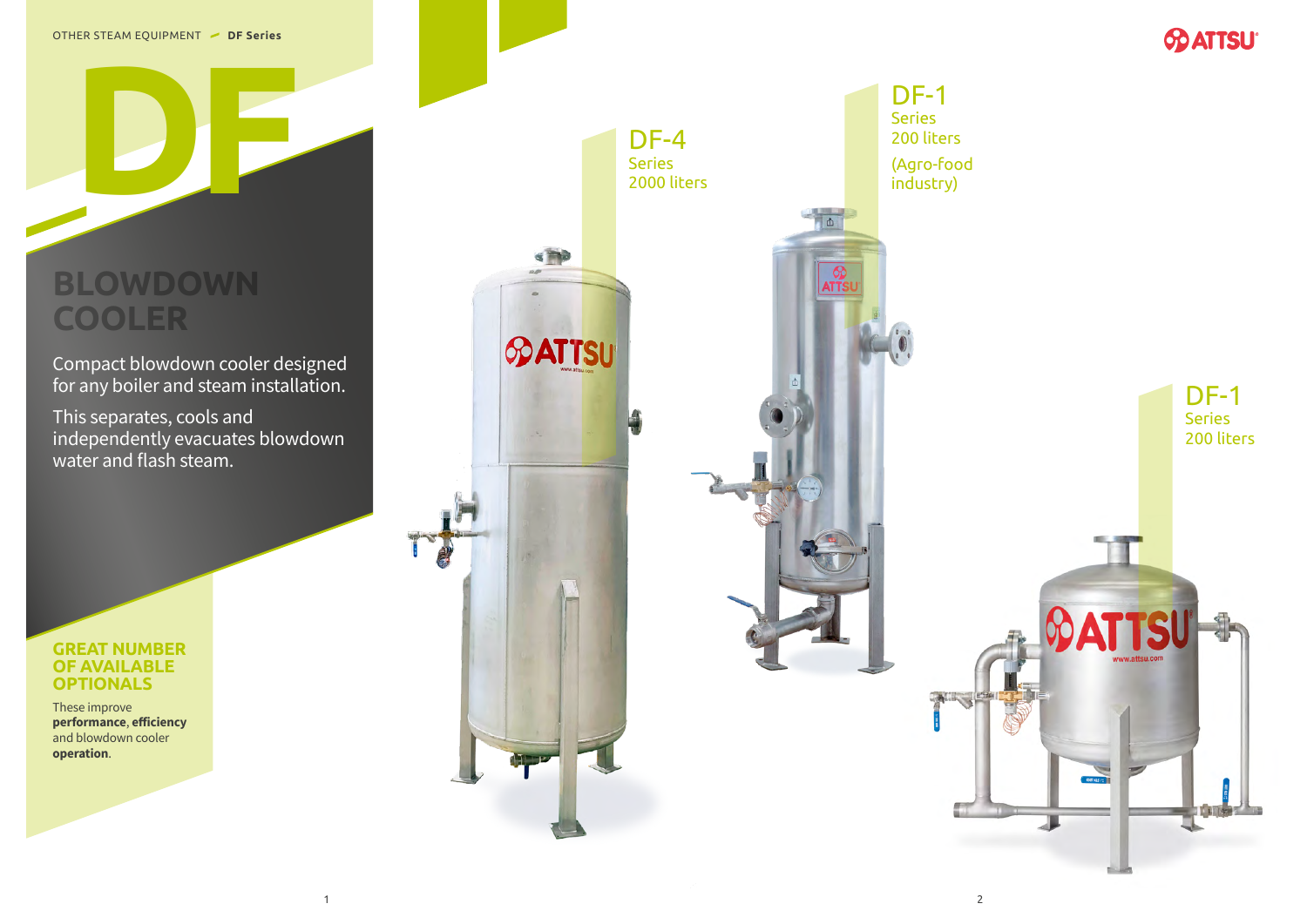## General **FEATURES**

Our ATTSU DF blowdown cooler range aims at cooling down blowdown water ensuring the evacuation to any type of drainage according to the sewerage legislation.

### **Admits any type of blowdown**

From the steam boiler, superheated water boiler or hot water boiler.

### **Automatized**

This equipment automatically collects, cools and drains thanks to its temperature control by means of a thermostatic valve.

### **Made of AISI 316 stainless** steel

### **Fully equipped**

- $\triangleright$  Draining valve
- Cleaning manhole
- Temperature and cooling regulating  $\sum$ valve

### **Thermostatic sensor**

It includes automatic temperature control through a thermostatic sensor for discharge to sewage network.

### **Wide capacity range**

Standard models are available with volumes from 60, 200, 360, 1000 to 2000 liters.

### **Adjustable**

Adjustable dimensions and volumes are available according to customer's needs for special applications.

### **Quick and easy assembly**

'Plug & play' installation. No electric supply, foundation or works are required.



Thermostatic valve for temperature control

## Add-on **ACCESSORIES**

### FFATURES

### **SAMPLE COOLER**

It enables taking instantaneous water samples of the same concentration in a safe way before they enter to the cooler.

 $\sqrt{2}$  Easy maintenance

### **THERMAL INSULATION**

Condensates and fresh water tank insulation with high intensity Rockwool and AISI-304 stainless steel protection  $0.6$  mm.

 $\sqrt{F}$  Energy saving

### **MULTIPLE ENTRANCES**

It enables the entrance of multiple blowdowns from more than one boiler simultaneously in the same cooler.

 $\sqrt{2}$  Easy maintenance

### **TEMPERATURE CONTROL**

Temperature control which enables to remotely control the blowdown evacuation temperature when it is led to the sewage network.

 $\sqrt{ }$  Easy maintenance

### **TOTALLY MADE OF DUPLEX OR SUPER DUPLEX STAINLESS STEEL**

For applications concerning special blowdowns in which high resistance against corrosion is required i.e. produced by cracks, sulfide stress or dissolution of chlorides.

 $\sqrt{2}$  Easy maintenance

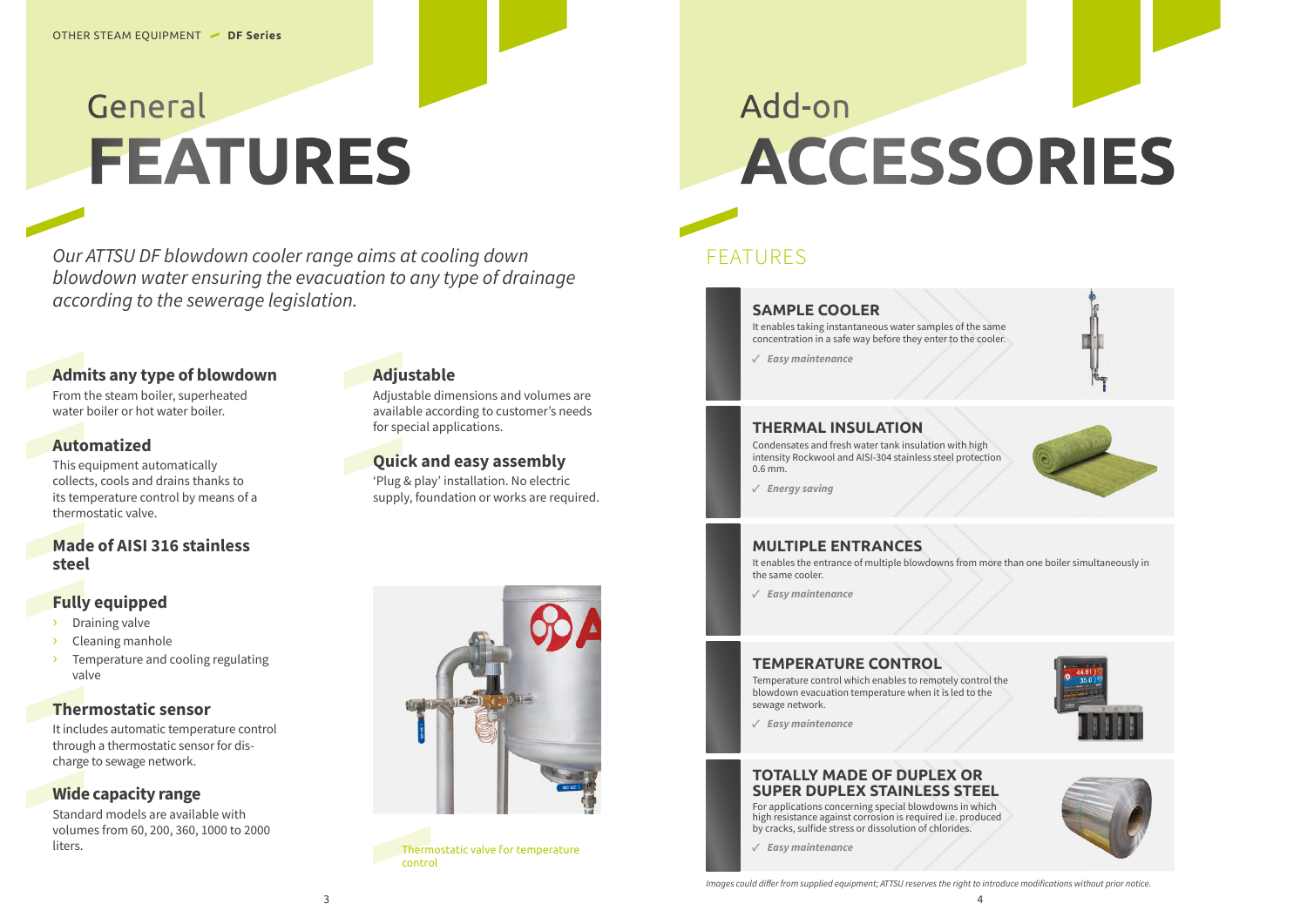# Company ATTSU Group

## **HISTORY**

In 1993, companies Arcones, Tecnivap and Teyvi which had a long career in the boiler manufacturing industry joined forces to establish ATTSU **Group, becoming the largest Span**ish boiler manufacturing group.

This union offers the market a vast range of products for generating. recovering and transporting heat in a wide variety of industrial sectors.

ATTSU's advanced technology and R+D+i, together with its team of technically qualified specialists enable to offer innovative, safe and highly competitive products.



## **THE TEAM**

We have three factories from which we expand worldwide

### **ATTSU Arcones** Móstoles (Madrid, Spain)

Established in 1934

From this factory we provide technical and commercial service to the Mid North and North of Spain.

### **ATTSU Tecnivap** Celrà (Girona, Spain)

Established in 1981

From this factory we provide technical and commercial service to the Northeast of Spain and Balearic Islands. Here it is also located our International Headquarters Office.



### Established in 1957

From this factory we provide technical and commercial service to the South of Spain and Canary Islands.

### **MISION, VISION & VALUES**

NISION

Z

SIO

 $\ddot{\phantom{1}}$ 

66 Our aim is to satisfy our customer's needs with regards to generating, transporting and applying heat in their industrial productive processes.

Consolidate and boost our domestic and international prestige via excellent management and a vocation for quality, innovation and service toward our customers.

In order to consolidate this vision, we follow the below premises:

- Guidance to our customers. Constantly seeking customer's satisfaction.
- Ongoing staff training programs to increase professionalism and motivation.
- Enhancing innovating processes and products.
- Accuracy and effectiveness in work procedures to quarantee quality.
- Continuous search for energy efficiency, sustainability and protection to the environment, within our products and our manufacturing process.

## OUR **CERTIFICATES**

for pressure vessels

European Certification tor pressure vessels.<br>Directive PED 2014/68/UE

Register Authorization

Certificate for pressure

Inspectors (USA)

vessels by National Board

of Boiler & Pressure Vesse

**ASME U** Engineers (USA).









At **ATTSU** we understand that our way of doing business and running our companies must aim towards voluntarily integrating social and environmental issues including relationships with our partners as a whole within the scope of Corporate Social Responsibility (CSR).

We believe that a company is socially responsible when it fully complies with its legal obligations and enhances progress investing in human capital, the environment and relationships with partners: employees, business partners, suppliers, customers, public authorities and ONGs that defend the interests of local communities and the environment.

To sum up, we would say that ethics, good management and good practices are the basis for CSR. Consequently, **ATTSU** is sparing neither efforts nor means to achieve them.



Manufacturer of pressure vessels by the American<br>Society of Mechanical

Manufacturer of boi lers by the American Engineers (USA)





#### **DNV-GL**

Manufacturer Approval for vessels welded under pressure and boilers Class I and II (Maritime)

#### ISO 9001

Quality Management System<br>for design, manufacturing, installation, maintenance and inspection of boilers and pressure vessels